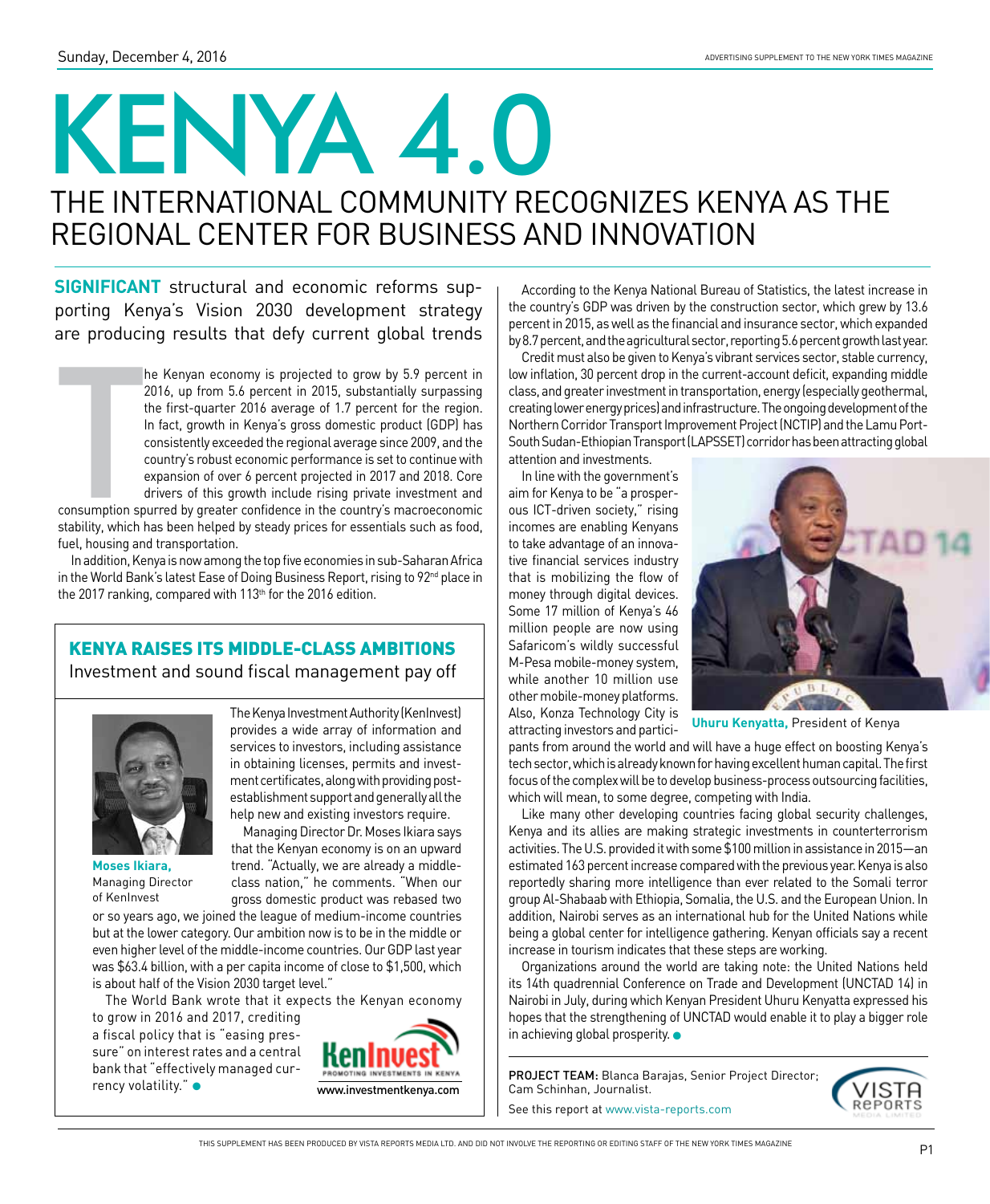## **key reforms** strengthen the banking sector

The Central Bank is taking action to ensure the growing banking sector can handle a number of challenges

ven as concerns mount over global financial<br>stability, Dr. Patrick Ngugi Njoroge, Kenya's<br>Central Bank governor, is positive in regard<br>to his country's economic and banking fu-<br>ture. Actions taken by the Central Bank<br>under ven as concerns mount over global financial stability, Dr. Patrick Ngugi Njoroge, Kenya's Central Bank governor, is positive in regard to his country's economic and banking future. Actions taken by the Central Bank stabilized exchange rates and strengthened the banking sector through greater transparency, enhanced governance, stronger bank supervision and better business models. In fact, Dr. Njoroge recently won the Global Markets Central Bank Governor of the Year Award for Sub-Saharan Africa for his efforts to "curb inflation, clean up the banking sector [...] and undertake a new policy of openness and transparency."

Kenya has the highest number of commercial banks per capita of any country in sub-Saharan Africa: 43 for a population of approximately 46 million. Though the banking sector has continued to register growth in assets and profitability (in March this year, return on assets was 3.4 percent, while return on shareholders' funds reached 27.7 percent), it has been affected by three banks going into receivership and by tighter liquidity due to factors such as statutory increases in capital requirements

and large fiscal deficits. One of the effects of this situation is that smaller banks are losing deposits to the larger banks, which are perceived as being less risky. This, along with the sector's very large number of banks per capita, makes likely a process of consolidation, as happened in South Africa and Nigeria.

due to the dominance of the larger banks, to the cost of funding, high operating expenses, macroeconomic instability and credit risks related to a lack of information

Although nonperforming loans (NPLs) have been a problem—the gross NPLs to gross loans ratio was 7.8 percent in March 2016—progressively stricter prudential measures from the Central Bank have assured that the sector's overall liquidity is healthy. In March 2016, the total capital to total risk-weighted assets ratio was 18.8 percent and the overall banking sector liquidity ratio stood at 39.9 percent.

Very high interest rates (between 15.2 percent and 27.2 percent for businesses in 2015) have long been a contentious issue. Postulated reasons for such rates range from a lack of effective competition in the sector at 4 percent

Kenyan President Uhuru Kenyatta signed into law a bill capping Kenya's interest rates on loans

on the credit history of potential borrowers. Debates about how to best solve this problem have heated up recently after President Uhuru Kenyatta capped interest on loans at a maximum 4 percent spread, which many have applauded, while others have warned it may be counterproductive and lead to a reduction in lending

to small and medium-sized enterprises.

In 2015, Kenya ranked number one in the world for using technology to drive financial inclusion by the Brookings Financial and Digital Inclusion Project (FDIP) scoring. Technology like M-Pesa, which enables mobile money transfers, has played a key role in increasing financial inclusion to 73.3 percent. According to the Ministry of ICT, in 2015 the number of mobile money transfer service

subscribers reached 26.8 million and the total amount transacted through mobile money platforms during the year was KSh 2.81 trillion (\$27.6 billion)—over 40 percent of the country's gross domestic product.

As Dr. Njoroge comments, "We have aspirations of becoming an international financial center by 2030, and a key element of this obviously is the banks." $\bullet$ 

### Transformation strategy and investment to make NBK a regional bank by 2020

One of Kenya's fastest-growing banks has seen a turnaround in its results and is aiming high



**Wilfred Musau,**  Managing Director and CEO of National Bank of Kenya

According to the World Economic Forum Global Competitiveness Report 2015–2016, Kenya's banking sector is ranked number 61 in the world in terms of the soundness of its banks, making it by far the strongest in East Africa. So, it is no wonder that it has become a key development driver whose importance is expanding both domestically and internationally.

However, one of the challenges facing the banking sector, and indeed the economy, has been high interest rates: the average lending rate was 17.79 percent in March 2016. As a possible solution, in August, President Uhuru Kenyatta signed an amendment bill

capping interest rates on loans at a maximum 4 percent spread. "Interest rate capping, if well managed, can achieve a very

positive impact on the cost of credit for the borrowers, especially the SMEs, as affordable financing has been one of the main hurdles for their business growth," says Wilfred Musau, Managing Director and Chief Executive Officer of the National Bank of Kenya (NBK). "However, the main challenge is the cost of funds for banks in Kenya."

One of the fastest-growing players in the sector, NBK is listed on the Nairobi Stock Exchange and regulated by the Central Bank of Kenya. Its operations cover corporate, business, retail and Islamic banking. The bank also offers an extensive portfolio of products and financial solutions that includes financing, trade services, mortgages, account services, custody services and card services, among others.

In 2013, NBK embarked on a transformation strategy developed with McKinsey & Co. According to Mr. Musau, this was "to achieve not just the top quartile, but the top-five bank position in the medium term. We have achieved a number of gains. In terms of efficiency in services, we have seen an almost threefold improvement in the way we provide products and services to our customers. We have invested a lot in rebranding."

NBK now has more than 80 branches across the country, in all major counties in Kenya, and the Agency Banking network will also be expanded by recruiting 2,000 agents by 2017. In addition, the bank will continue investing in mobile banking and other digital services to conveniently provide banking services to their clients.

NBK, which has grown by leaps and bounds over the last several years, is seeking additional capital of around \$130 million to expand its bank operations and plans to become a regional bank by 2020.  $\bullet$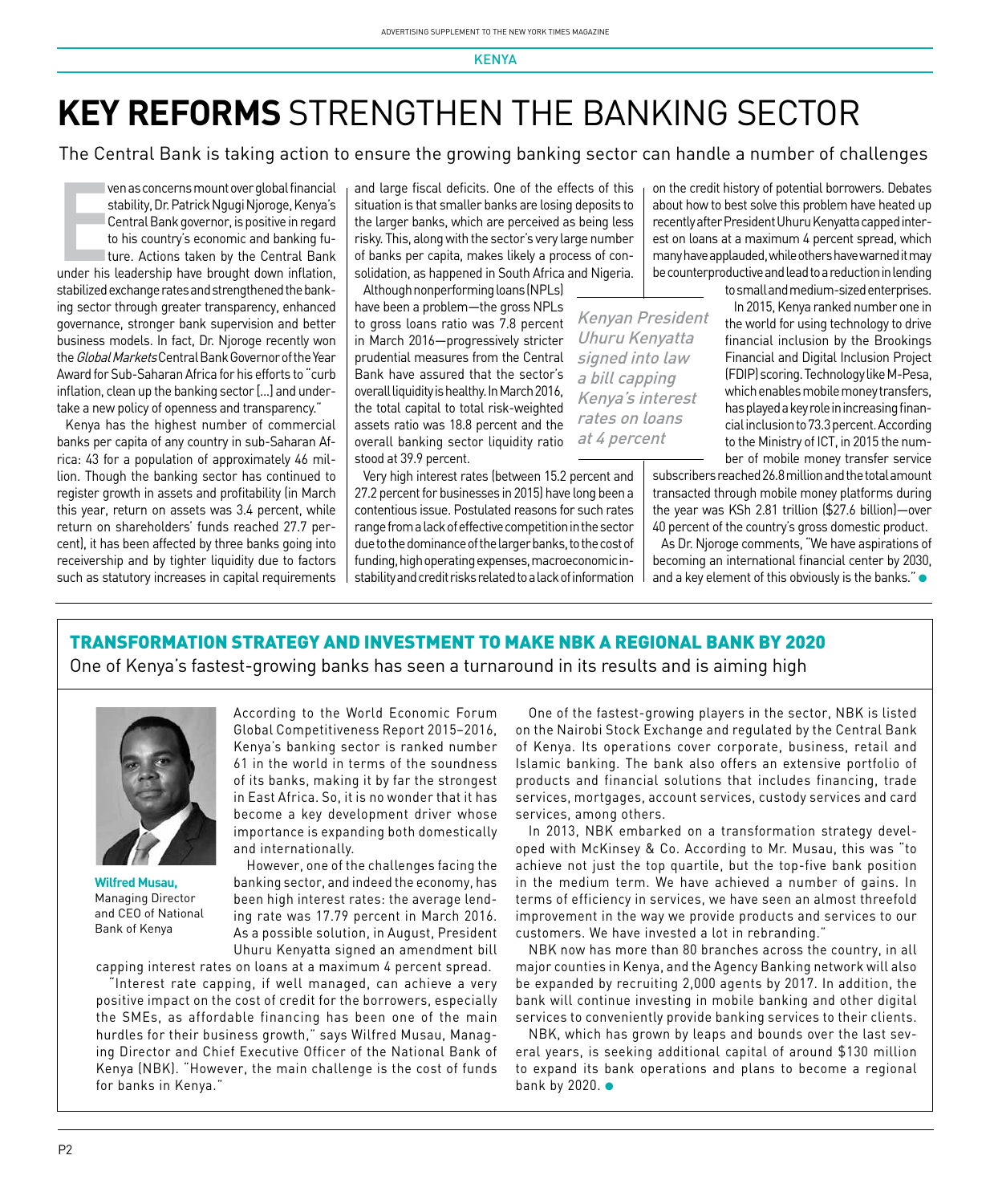## **CENTRAL BANK** manages to stabilize economy amid global uncertainty

### Interview with Dr. Patrick Ngugi Njoroge, Governor of the Central Bank of Kenya

#### Given recent reports of international political and economic instability, what are some of the possible effects on Kenya over the next year?

There is a lot of uncertainty in the world because of Brexit, and that uncertainty injects a chill into the entire global economy through, for instance, the uncertainty on investments that would take place in Europe, because it is unclear what the outcome will be. All the voters voted, we know the outcome. The question is: How will it settle at the end, economically and also politically? This is causing significant uncertainty for investors.

Secondly, even as you have those sorts of issues, remember there have been negotiations on trade, not only between the EU and the U.K., but also between ourselves and all the other peripheral countries and the U.K. and, indeed, the EU. It means that this will drag on for some time. The EU matter is supposed to take two years, but who knows how long the trade negotiations will last.

#### Is there a global sense of pessimism?

Even stronger than pessimism—a rejection of globalization, which is what one of the elements of the Brexit vote was.

As it is, we have the global economy wobbling. And we have China's slowdown and rebalancing, including its repositioning itself on the exchange rate. Remember, when they moved in August 2015 it sent shock waves throughout the world; nobody thought that they would do that, but nevertheless there were shock waves.

Given all this, how do we see things? Those "shocks" will always come. We take Brexit to be one more shock.

#### What are your objectives with respect to the Kenyan economy for the next year?

Last year was a year that we call the "stabilization year," meaning we came in at the point where the macro framework was not appropriate. Things like inflation were surging, and inflation expectations were unhinged, the exchange rate was dropping sharply and there were concerns about the currentaccount deficit. There were concerns about interest rates too. So you had a mess; in a sense, you had a train wreck about to happen.

So we moved quite decisively and pushed up rates, adopting a tighter monetary stance, and also did liquidity management, meaning we used



"We want people to begin making long-term bets in the economy, which is what will probably appear"

**Dr. Patrick Ngugi Njoroge,** Governor of the Central Bank of Kenya

more instruments to tighten liquidity in the system. Actually, all these policies worked, and the economy stabilized toward the end of the year. Inflation came down. At the last count back then, it was at 5.3 percent; I think that was at the end of December. Now it is at 5.8 percent, and we expect it to move around that.

The point is that last year we stabilized the

economy. We feel very comfortable and actually pleased with the outcome. This year, what we are trying to do is a transition here, with "transition" meaning this is the year when we want people to begin making long-term bets in the economy, which is what will probably appear. This is the time we are encouraging people to think medium term or long term. Last year, because of all the

instability, planning horizons were very short, on the order of months. Now, we need to have a longer planning horizon, so you can actually invest in things that will really produce returns over a five-to-10-year period.

#### Are you referring more to foreign direct investment (FDI) or to bonds?

Everything! This is investment in the country, not in securities. We are thinking of projects, we are thinking of industry. Let's say domestic and foreign investment.

People had maintained a wait-and-see attitude because of the turbulence, so they could only plan things for the next few months.

The outcome of last year proved that Kenya is quite resilient. There were all those pressures, but somehow we managed to bounce back. Growth was also quite strong, it was actually 5.6 percent, and now we are projecting 6 percent this year,

against rather grim global outcomes.

#### Do you have a message for international investors?

The first one is that Africa in general is ready for takeoff. There are many positive trends underneath the surface that will soon break into the light. I've talked about the trends of innovation, for instance, but there are many other trends I could have discussed. The

old story of Africa is history. In Africa, they will see partners in their own investments; they will see partners in terms of global objectives. We talked about sustainable investments, for instance. We are beginning to look two, three or four steps ahead, not just at the first step. And this is where we would want to engage with them. Now, all of us need to work together, for the greater good of our community.

The last point for me would be the issue of globalization. Globalization is here to stay. We need to be a bit more careful, to think a little more about how to compensate the losers in globalization.  $\bullet$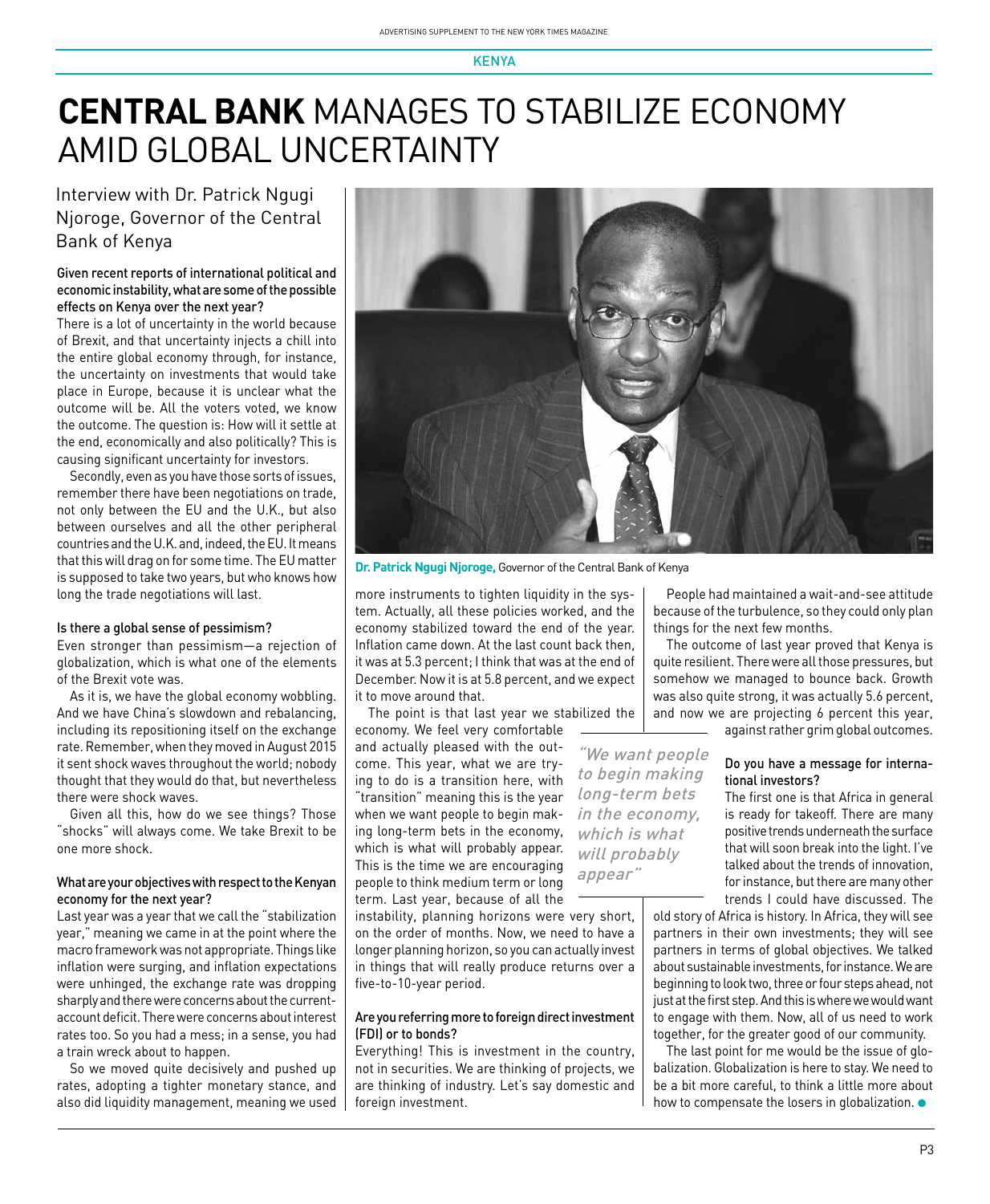### Africa's most innovative regulator

Infrastructure projects nationwide will soon have an additional source of financing: the capital markets



**Paul Muthaura,**  CEO of Capital Markets Authority

Thanks to an industry-developed and -owned 10-year Master Plan—launched in late 2014 and soon after promoted to Vision 2030 flagship project status—Kenyan counties will no longer have to rely solely on national tax revenues for funding.

"We see the capital markets as playing a very critical role in making sure that finance and economic growth is channeled to the county level," says Paul Muthaura, CEO of the Capital Markets Authority (CMA). "We need to look very critically at how we can use the markets, using securitization, real

estate investment trusts, county bonds and county-level collective investment scheme structures to try and raise the money that is going to be necessary to support growth in that area. The Master Plan targets to have 30 percent of county infrastructure funding done through the capital markets by the year 2023."

One of the more innovative products that will be used is the Development Real Estate Investment Trust (D-REIT), which adds to the traditional REIT by including a development funding product that allows for public finance to be raised for early-stage construction and project development. "A D-REIT allows the capital markets in Kenya to play an important role in increasing the supply of new commercial and residential real estate, with investors sharing in the construction risk as well as the capital gain on completion," explains Mr. Muthaura.

Financing will go to support projects such as the single-gauge railway and the Lamu Port-South Sudan-Ethiopia-Transport (LAPSSET) corridor, as well as the expansion of airport and port infrastructure and facilities.

In terms of innovations in the field of regulation, the CMA has introduced what it calls the "principle-based approval framework," which allows applications for products and services not yet catered to under the law to be considered. This, says Mr. Muthaura, enables the CMA to be more outcome-focused, insofar as it can concentrate on addressing the actual risks involved, rather than merely theoretical ones.

In 2015, the CMA introduced a new Corporate Governance Code for issuers of securities to the public, which is complemented by the newly enacted Companies Act. Both frameworks have "introduced much more explicit requirements around the fiducial responsibilities of directors of public companies, strengthened the requirements in audits and seen the establishment of appropriate committees to deal with remuneration and nomination, audit and risk management," according to the CMA's CEO.

The Authority's hard work has not gone unnoticed. In 2015, the

investment and communications group Africa Investor voted the CMA as the most innovative regulator in Africa. All of these calculated and ambitious strides are intended not only to attract international investment, but also to bring to fruition the 10-year Master Plan's vision: that of becoming the "heart of African capital markets."



www.cma.or.ke

## **VISION 2030** aims to provide higher quality of life for all kenyans

Kenya has been enjoying stellar GDP growth over recent years, and its Vision 2030 program is transforming the country

conomic growth in Kenya<br>has been surging as gov-<br>ernment-led structural and<br>economic reforms have<br>powered economic and<br>social improvements for a growing conomic growth in Kenya has been surging as government-led structural and economic reforms have powered economic and number of citizens across the country.

The Vision 2030 strategy has been at the heart of these changes and aims to help businesses to prosper and more Kenyans to emerge from poverty, while offering increasing opportunities for foreign investors.

Professor Gituro Wainaina, Acting Director of the Delivery Secretariat at Vision 2030, says the country's development agenda is clear, with the overarching aim being to provide a higher quality life for Kenyans, through improvements in infrastructure, ICT services, security, education and health, as well as all-around better economic prospects.

Deliverables are based on three main pillars—economic, social and political—with particular focus on sectors such as tourism, manufacturing and trade to ensure Kenya has a diverse economy with rapid and sustainable growth and the resilience necessary to withstand any external macroeconomic shocks.

Indeed, recent gross domestic product (GDP) growth reflects the success of this transformational policy, with a rate of 5.6 percent during 2015 and even higher growth expected this year. The key now, Prof. Wainaina says, is to ensure new avenues are pursued, such as adding value to oil and gas products, that can take the country to the next economic level.

Infrastructure projects—economic enablers—have been opened up to public-private partnerships, particularly in the area of energy, where one of the key objectives is

to increase national electricity generation from renewable sources like geothermal and wind.

Several other key projects have been laid out in the Vision 2030 objectives by President Uhuru Kenyatta to achieve growth, including ramping up capacity at the port of Mombasa, improving road and rail links—in particular the standard-gauge railway that will run from Mombasa to Nairobi and on to Uganda—and the expansion and modernization of Jomo Kenyatta International Airport, which will have an extended terminal and a second runway.

The latter has been a key flagship policy, but has required assistance from partners in the U.S. and the U.K., who have provided technical and security expertise. Indeed, Kenya has been hit by security breaches over recent years, but Prof. Wainaina says the greater security levels at

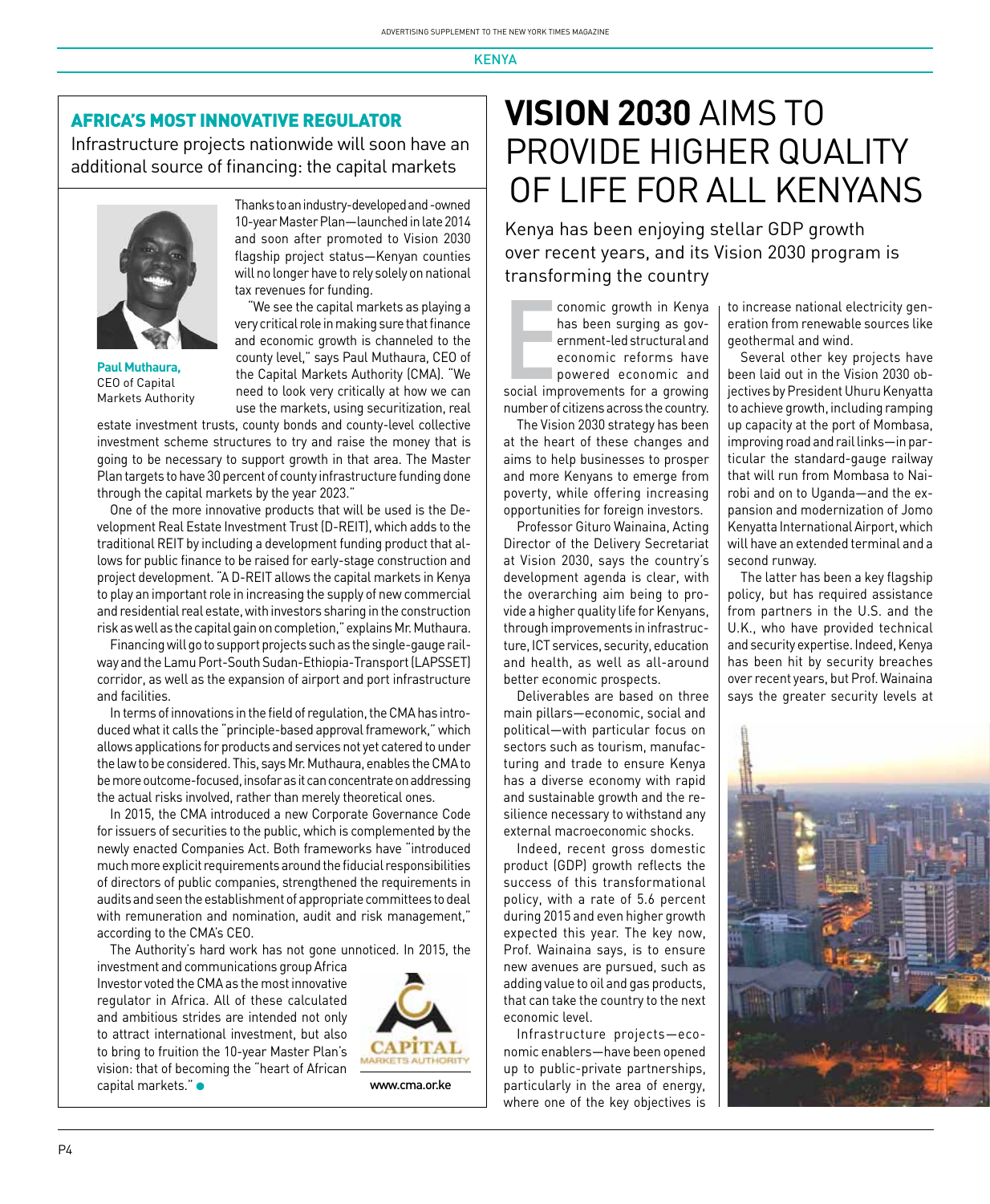the expanded terminal are a sign of things to come. For example, the tourism sector is already reaping benefits. Such developments are also enabling new air routes to northern Europe and direct flights from China, among others, prompting suggestions that the Kenyan capital could become a major hub for international air travelers and cargo.

Another strategic objective is to deliver universal access to electricity by 2020. In fact, 80 percent of the population will be connected by 2017. "We have connected people in this country almost to the last mile. That provides opportunities also in primary schools and that, for us, is a key in addressing inequality in education," comments Prof. Wainaina.

Concerted efforts are being made to improve educational standards across the country, with important investments being made in schooling and also ICT infrastructure. The Digital Literacy program has been launched to empower youngsters and provide them with laptops. "We know education is an equalizer. The Digital Literacy program should not be seen as procurement of laptops only. It is fundamentally addressing equalization and the issues of equity," Prof. Wainaina says.

The second pillar of the Vision 2030 strategy, the social pillar, focuses



not only on improving primary and secondary education, but also on capacity building in general, as well as on health, housing, urbanization and the environment.

"It is important; we realized we cannot do this without addressing human capital, particularly training. Therefore we are looking at sectors like youth, which is extremely important, and at education, health and housing," says Prof Wainaina. "That is done by investing in our people."

It is hoped that the deep structural, social and economic reforms being implemented through the Vision 2030 program will lead to further opportunities for regional and international trade, especially with Europe and the U.S. Trade between Kenya and the U.S. has fallen over recent years, to \$370 billion in 2015, and it appears that competition from global players lies at the heart of the problem.

"In Vision 2030 we focus on two things: world focus and being globally competitive," explains Prof. Wainaina. It means using technology to manufacture efficiently and ensuring the Kenyan economy is knowledge based, he says, which should in tandem deliver growth.

International investment is also required, and Prof. Wainaina highlights tech and ICT as sectors that would benefit Kenyans as well as global players who invest in the country.

"I also see opportunities for the U.S. in agribusiness," he adds, "and in areas like security, which is something we have very strongly. Even in education and training."

Indeed, Kenya is keen to welcome more high-return projects, with infrastructure proposals in particular likely to open up huge opportunities for foreign direct investment. These opportunities should be seen in the context of a country that has a clear blueprint—Vision 2030—for where it is going and how it will be: "a globally competitive and prosperous nation with a high quality of life by 2030." $\bullet$ 

Neil Thomas, Photographer www.neilthomas.com On Instagram: @neilthomasphotography

### **Infrastructure** and Energy investments impact development

Kenya's Vision 2030 is transforming the country, with infrastructure and energy developments at the heart of the strategy to drive improvements

enya's development over the past decade has surged, driving im-<br>provements across the country's populace, but also highlighting<br>the need for widespread infrastructure and energy investment.<br>Professor Gituro Wainaina, Actin enya's development over the past decade has surged, driving improvements across the country's populace, but also highlighting the need for widespread infrastructure and energy investment. Professor Gituro Wainaina, Acting Director of the Delivery Secretariat at Vision 2030, is clear that the economic, social and

better infrastructure to drive change. New residential developments are being built in Kisii County, energy plants are being constructed and roads are being laid to connect communities and drive inter-regional trade. Prof. Wainaina says infrastructure projects like these have enabled sectors such as services to expand. The result is renewed confidence in the strength of Kenya's economy, which is expected to continue or surpass its impressive current growth rates over the next few years.

Exports of vegetables and machinery are also increasing as road links improve, with the two-day journey from Marsabit to Nairobi cut by threequarters. Mombasa Port has also been revolutionized, with dredging improving ship accessibility, new cranes installed, and a second container terminal

Turnaround times of up to 20 days at Mombasa Port have been reduced to an average now of just three days

and more berths being constructed. The result is turnaround time being slashed from up to 20 days down to an average of three. "That will improve the movement of goods within the region," Prof. Wainaina explains. Further developments are in the pipeline, with the Lamu Port-South Sudan-Ethiopia Transport (LAPSSET) corridor designed to promote regional economic integration and interconnectivity through both public and private involvement.

"The commitment of the government is to provide three berths at Lamu, and that commitment has been

deferred to this financial year's budget in terms of allocation," says Prof. Wainaina. "Down the road, we anticipate 32 berths, so the private sector, through public-private partnerships, will do the other berths. Those three berths will give any business a head start importing and exporting goods."

Road and sea transport improvements have come in tandem with airport upgrades, with the country's main terminal now welcoming almost 8 million people each year and further expansion planned. Rail is also set to improve with the 472-kilometer standard-gauge railway line connecting Mombasa with Nairobi on schedule to be completed by the end of 2017. "We are excited about that because of the benefits and opportunities associated with it. Right now, we see a lot of opportunities in terms of capacity building," Prof. Wainaina adds. The next target will be the 100-kilometer stretch from Nairobi to Naivasha, with contracts already awarded, and a route from Naivasha to Kisumu has been approved and is expected to be operational by 2020.

More power capacity has been introduced into Kenya's national grid—from around 1,700 megawatts in 2015 to more than 2,340 megawatts in 2016 translating into cheaper costs for manufacturers. Geothermal, wind and solar projects are also being explored, and opportunities are expected to abound for companies as Kenya's government uses public-private partnerships to ratchet up the country's infrastructure development drive.  $\bullet$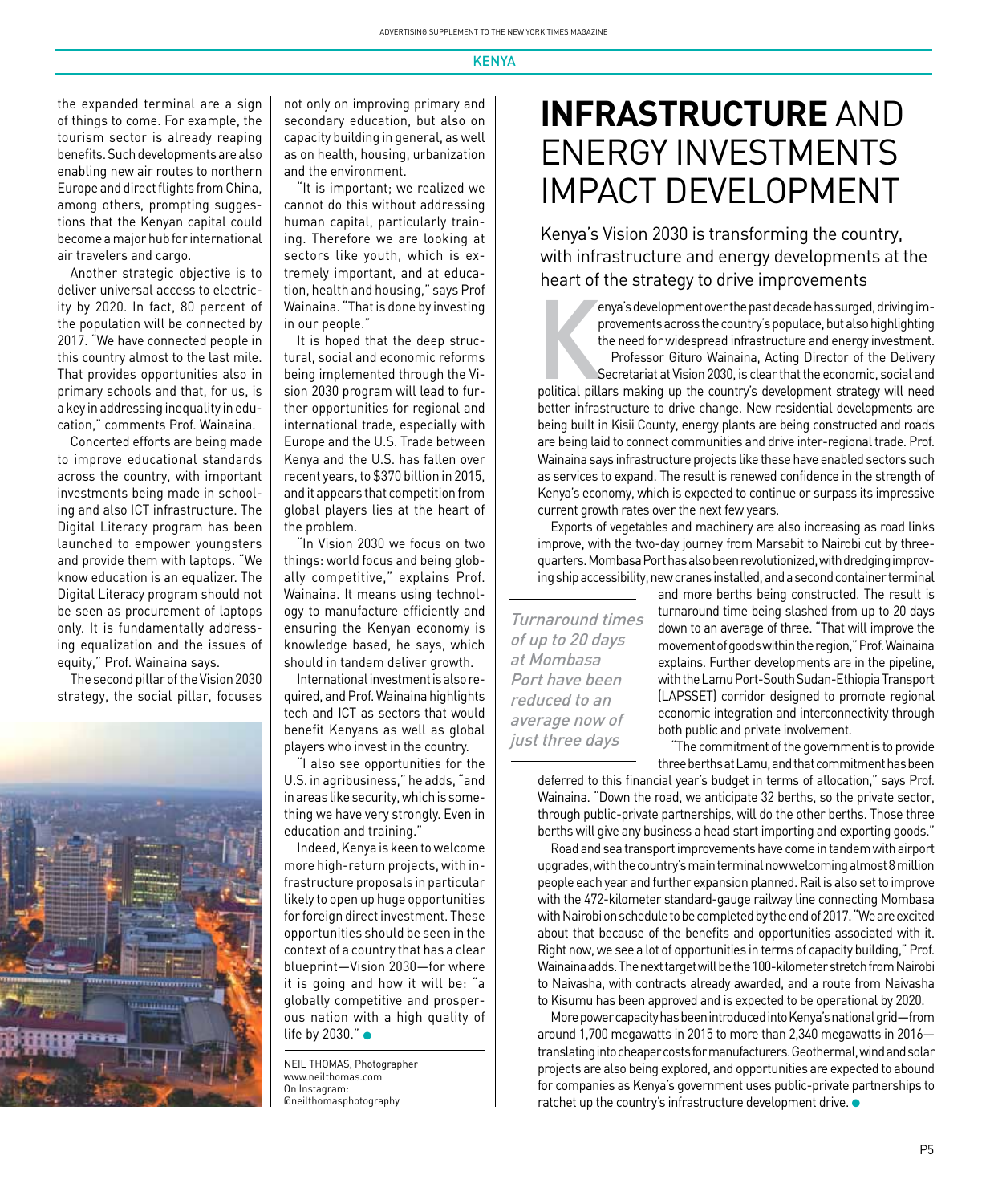## **TOURISM NUMBERS BOUNCE BACK TO REACH 1.6M IN 2016**

Kenya suffered a tourist slump between 2012 and 2015, as a result of security and health concerns, but with stability restored arrivals are on the rise

enya features prominently on many<br>people's bucket lists, and there is little<br>question why. It easily captures the<br>imaginations and hearts of those seek-<br>ing adventure, beauty and unspoiled<br>wilderness, with its national par enya features prominently on many people's bucket lists, and there is little question why. It easily captures the imaginations and hearts of those seeking adventure, beauty and unspoiled and bountiful wildlife—not to mention the warmth and diversity of its people.

Some 1.18 million people traveled to Kenya in 2015, some for pleasure, others for business, and the Kenya Tourism Board expects a 33 percent increase for 2016, to 1.6 million tourist arrivals. Official data shows that the number of international visitors stood at 206,978 between January and March 2016, up from 177,085 during a similar period in 2015. This comes as good news to the tourism sector—Kenya's second-largest source of foreign exchange—which had been seeing numbers fall since 2012. Several factors, including the



**Kenya** is Africa's second most popular conference destination, behind South Africa

Ebola outbreak in West Africa and terrorist attacks, contributed to the slump, but in spite of this the government is determined to make Kenya the leading tourism destination brand in Africa by 2025.

To begin with, the Kenyan government announced a total commitment to enhancing security, which now represents 8.1 percent of the national budget, and nearly doubled its budgetary allocation to the State Department of Tourism, to KSh 10.7 billion (\$105.5 million), in the fiscal year 2015/16.

Moreover, it eliminated visa fees for visitors under the age of 16, removed value-added tax (VAT) on National Park fees and even put a cap of \$60 on Kenya Wildlife Services Park fees, down from \$90. These reductions come at a highly convenient time: in July 2016, neighboring Tanzania imposed an 18 percent VAT charge on tourist services, a move that could very well send undecided tourists Kenya's way.

Tourists flying in to Mombasa and Malindi will also now save themselves a bit of cash, thanks to the \$11.7 million Charter Incentive Scheme, which waives landing fees for all charter aircraft landing at these two airports.

To better address those visitors who tick the business box on the entry form, in early September the Kenya Convention Bureau (KCB) was established, the first of its kind in the country. Mandated with promoting MICE (meetings, incentive travel, conferences and exhibitions) business, the KCB will address a tourism niche that has become the fastest-growing segment in tourism in recent years. In fact, Kenya is Africa's second most popular conference destination, behind South Africa.

The KCB is already laying the groundwork to build a second convention center to complement the Kenyatta International Convention Centre, this time in the coastal city of Mombasa.  $\bullet$ 

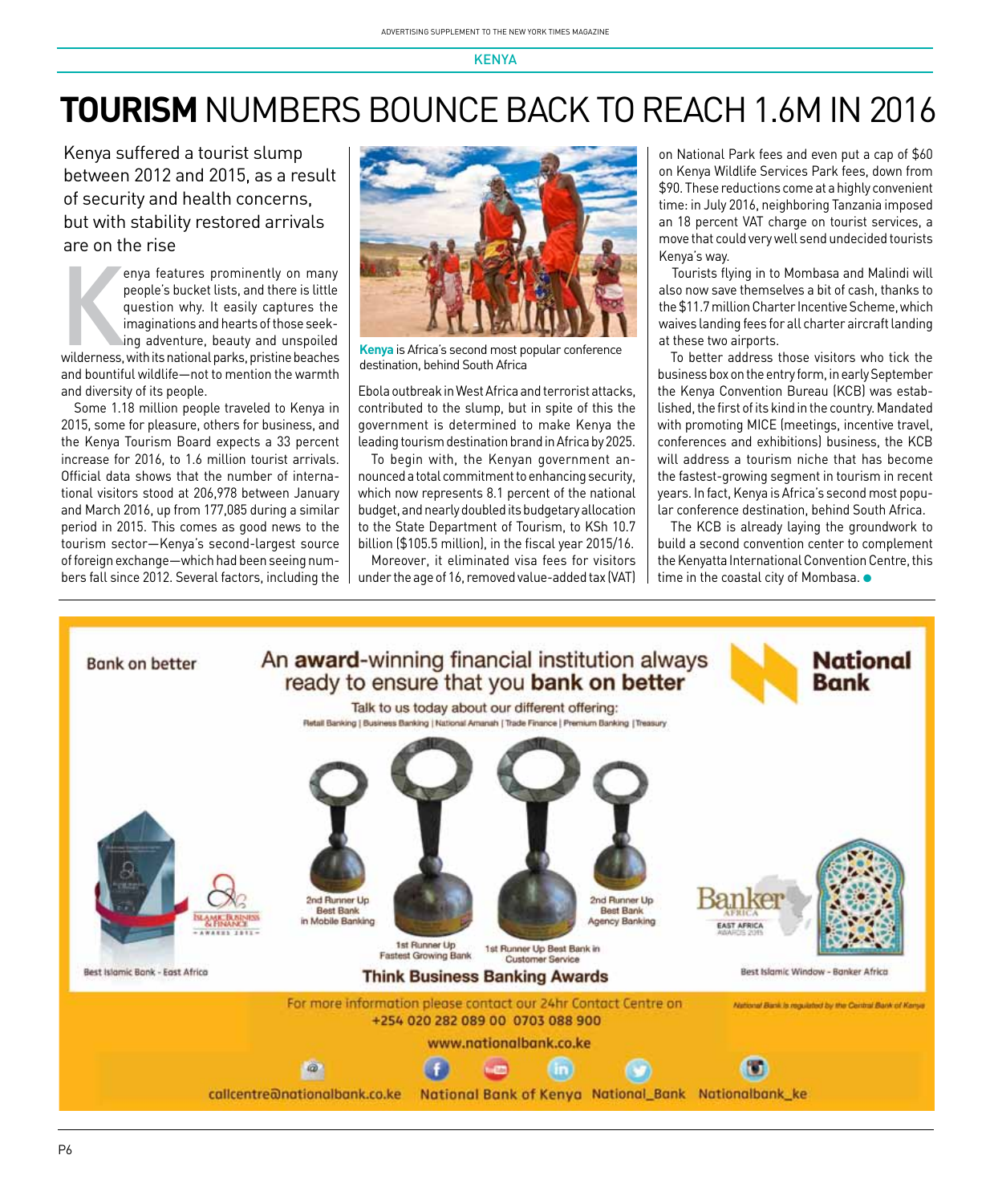### **Kenya** Hosts UN Conference on Trade and **DEVELOPMENT**

The 14th session of the UN conference was attended by 7,000 delegates, including some of the

airobi played host to the 14<sup>th</sup> session<br>
of the United Nations Conference<br>
on Trade and Development (UNC-<br>
TAD) in July, calling on diplomats,<br>
ministers and other global leaders<br>
to engage with its central theme, "From d of the United Nations Conference on Trade and Development (UNC-TAD) in July, calling on diplomats, ministers and other global leaders to action: moving toward an inclusive and equitable global economic environment for trade and

development." The conference, attended by more than 7,000 del-

egates, some of the biggest investors in the world and mayors from most major cities, served to highlight Kenya's leadership in fostering the establishment of new agendas in sustainable trade and inclusive development.

Bolstered by its 194 nation members, UNCTAD's relevance is more crucial than ever, with the last year seeing the adoption of four major agreements: the Addis Ababa Action

Agenda, Agenda 2030, the Paris Agreement on Climate Change and the Nairobi Package, which "delivered some of the most significant global trade policy reforms in decades," according to Kenya's President Uhuru Kenyatta. In the wake of such progress, the President, in keeping with its theme, declared the UNCTAD meeting as an opportunity "to exchange views on how these milestone decisions can be translated into action."



world's biggest investors **This year's focus** was sustainable, inclusive growth, resilience and global trends facing developing nations

This year's focus was sustainable and inclusive growth, highlighting issues such as transitioning economies, economic resilience and public policies for inclusive markets, and was geared toward the discussion of trends facing all sectors in the global economy and developing nations.

"CEOs, investment advisers and entrepreneurs have all been involved in vibrant discussions during the Global Investment, Commodities, Youth and Women forums that have combined to make UNC-

Bolstered by its 194 nation members, UNCTAD's relevance is more crucial than ever

TAD 2016 a really truly memorable, inspirational, innovative and fruitful experience," the President said as he underlined the pivotal role of women and youth in realizing Sustainable Development Goals—the conference's focal point—in expanding trade that supports inclusive growth.

UNCTAD closed with a global statement of unity following approval of the Nairobi consensus documents:

the Nairobi Azimio, outlining the role of UNCTAD within the United Nations for multi-industry integration of trade and development, and Nairobi Maafikiano, which is to define the new consensus in UNCTAD's work program in the coming years. "I am confident that the implementation of the Azimio and Maafikiano declarations will enable us to accelerate progress toward shared prosperity," President Kenyatta stated.

The President also thanked the 7,000 delegates in his closing remarks, reiterating the importance of UNCTAD's function in promoting balanced trade as a catalyst for development and reducing inequality. "The convergence of the world in Nairobi is a clear sign of our shared commitment to the mandate of UNCTAD and the significance of the role that it plays in trade and development," Mr. Kenyatta said.

This is not the first time UNCTAD has been in Kenya. In his opening comments, the President reminded guests that Nairobi hosted UNCTAD's fourth session in 1976, and he also acknowledged the enormous changes in the world economy since then, saying that "[m]any issues on the agenda in 1976 demand our attention, 40 years later. Since 1976, most of our nations have undergone socioeconomic and political transformation, occasioned by various forces, including those of globalization and the rise of information and communication technologies." He added that Kenya had diversified much of its own economy.

President Kenyatta remains optimistic, albeit pragmatic, about the future: "Constructive engagement, transparency and inclusiveness—and willingness to compromise—will be key for success. I remain confident that the conference will deliver successful outcomes for the global economy and for our sustainable development […] If our ultimate aim is prosperity and freedom for all our people, then we must all accept that we have much more work to do."  $\bullet$ 

| <b>KICC</b><br><b>INDOOR</b> |                       | Area<br>(m2) | Area<br>(sqft) | Dimensions<br>LxW (m) | <b>Theatre</b><br>WH | Classroom<br>÷ | <b>U-Shape</b><br>讕 | Boardroom<br>E | Banquet | Cocktail<br>v | For further information:<br>Tel: 254-020-2247290.<br>2247277 & 2217111 |
|------------------------------|-----------------------|--------------|----------------|-----------------------|----------------------|----------------|---------------------|----------------|---------|---------------|------------------------------------------------------------------------|
| <b>CAPACITY</b>              | Tsavo                 | 2,666        | 28,697         | 83x30                 | 4,000                | 3,200          |                     | ×              | 2,500   | 4,000         | Fax: 254-20-310223<br>Email: info@kicc.co.ke                           |
|                              | Amphitheatre          | 2.444        | 26,307         | 70x70                 |                      | 800            |                     |                |         |               | Web: www.kicc.co.ke                                                    |
|                              | <b>Aberdares Hall</b> | 355          | 3,821          | 23x16                 | 350                  | 200            | 250                 | 250            | 150     | 208           |                                                                        |
|                              | Lenana Hall           | 295          | 3,175          | 20x16                 | 300                  | 200            | 250                 | 250            | 150     | 200           |                                                                        |
|                              | Impala Room           | 140          | 1,507          | 12x7                  | 70                   | 40             | 80                  | 80             | 70      | $\sim$        |                                                                        |
|                              | <b>Turkana Room</b>   | 140          | 1,507          | 12x7                  | 70                   | 40             | 80                  | 80             | 70      |               |                                                                        |
|                              | Shimba Hills Hall     | 205          | 2.207          | 12x16                 | 200                  | 120            |                     | ×              |         |               |                                                                        |
|                              | Taifa Hall            | 285          | 3.068          | 12x14                 | 200                  | 120            | 100                 | $\sim$         | 100     | 150           |                                                                        |
|                              | VIP Lounge            | 100          | 1,076          | 12.5x8                |                      |                | 100                 | 20             | 40      | 70            | The Kenvatta Internationa                                              |
|                              | Delegates Lounge      | 805          | 8,676          | 12x7                  | 400                  | 250            |                     |                | 150     | 300           | <b>Convention Centre</b>                                               |